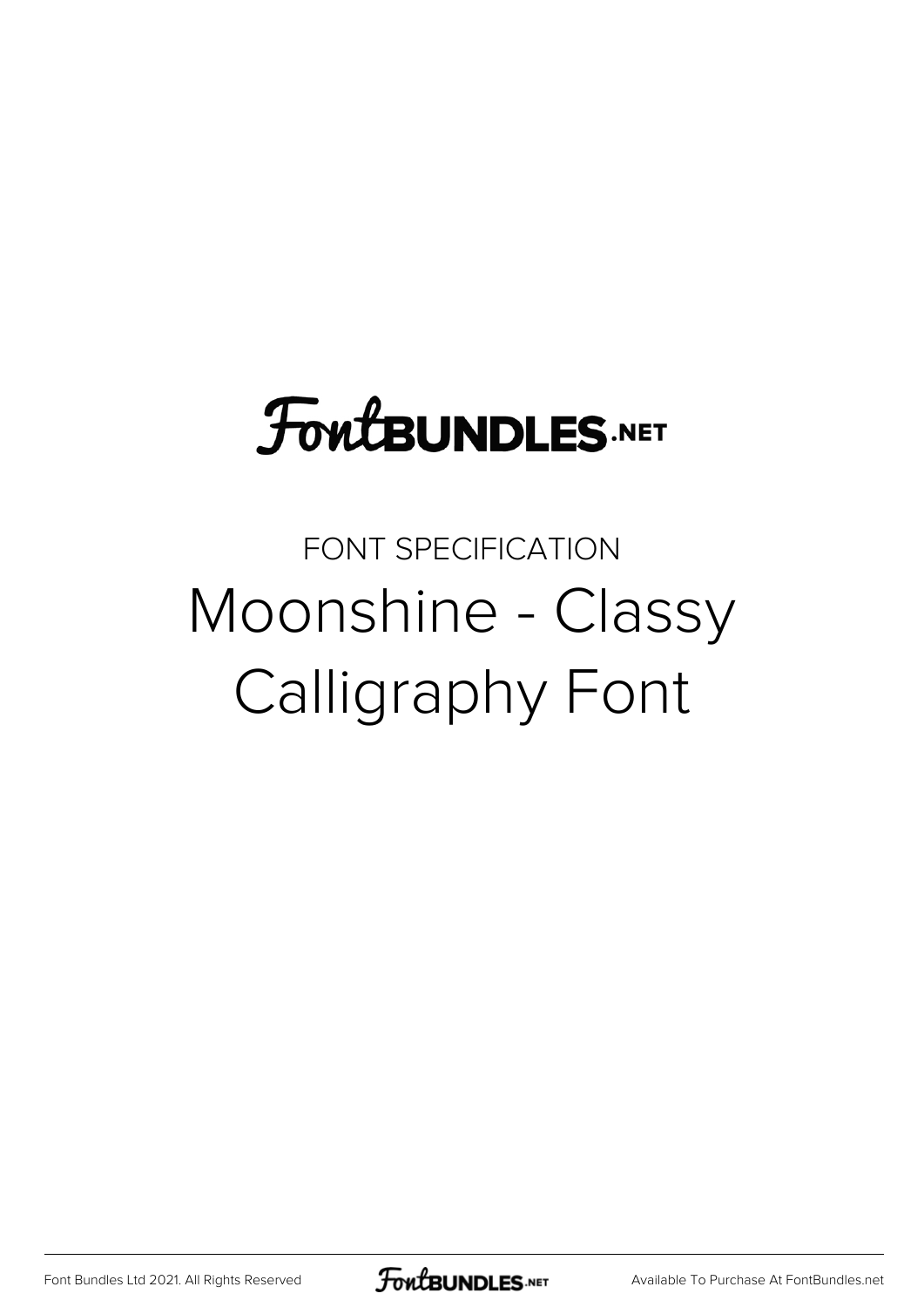## Moonshine - Regular

**Uppercase Characters** 

 $ABCDEFOHTQYJMQYQZZTUVNYY$  $\sqrt{2}$ 

Lowercase Characters

**Numbers** 

0 1 9 5 1 5 6 1 8 7

Punctuation and Symbols



 $\overline{0}$ 

All Other Glyphs

$$
\dot{A} \qquad \dot{A} \qquad \dot{A} \qquad \dot{A} \qquad \dot{A} \qquad \dot{A} \qquad \dot{A} \quad \mathcal{E} \qquad \quad \mathcal{E}
$$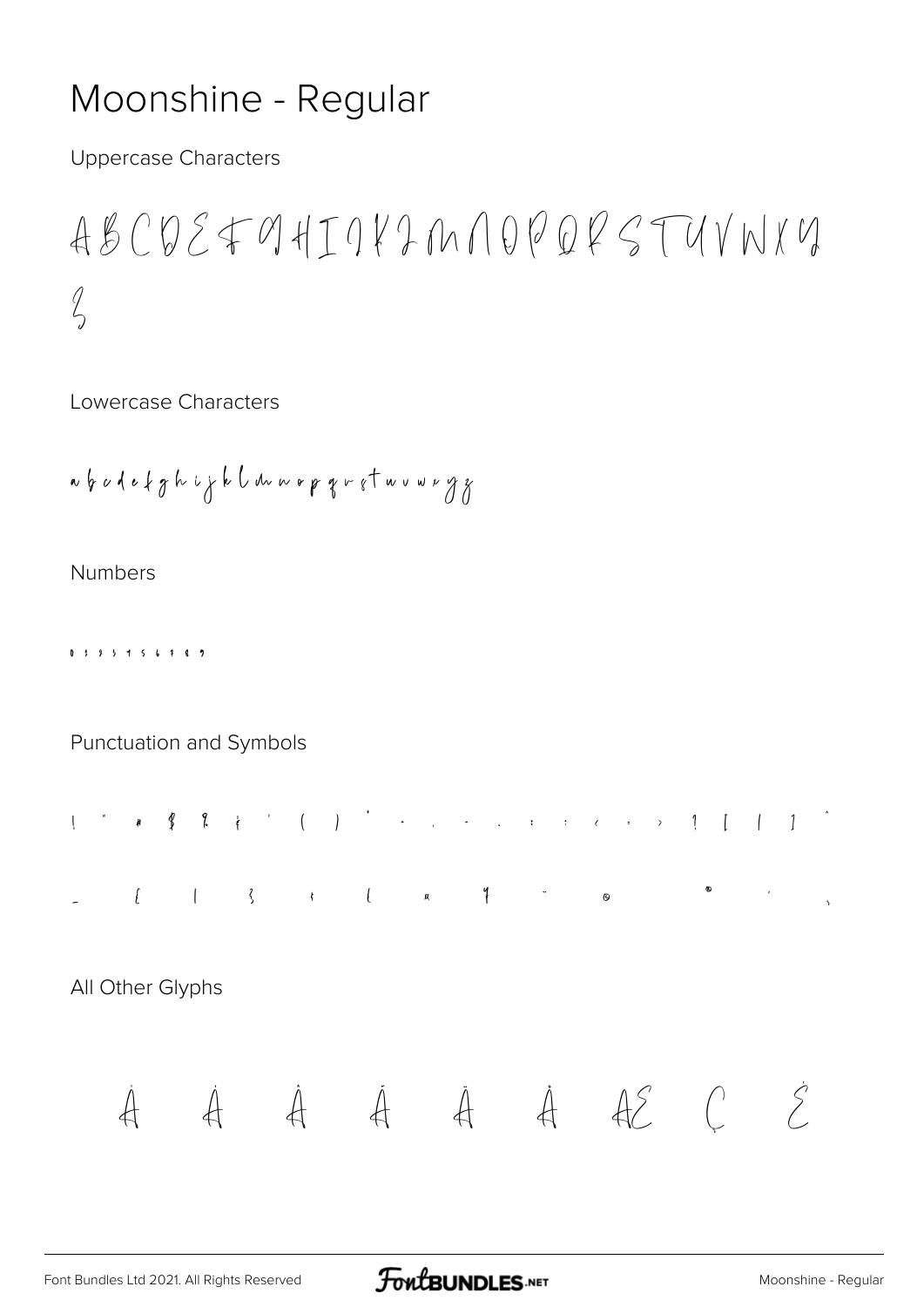

FontBUNDLES.NET